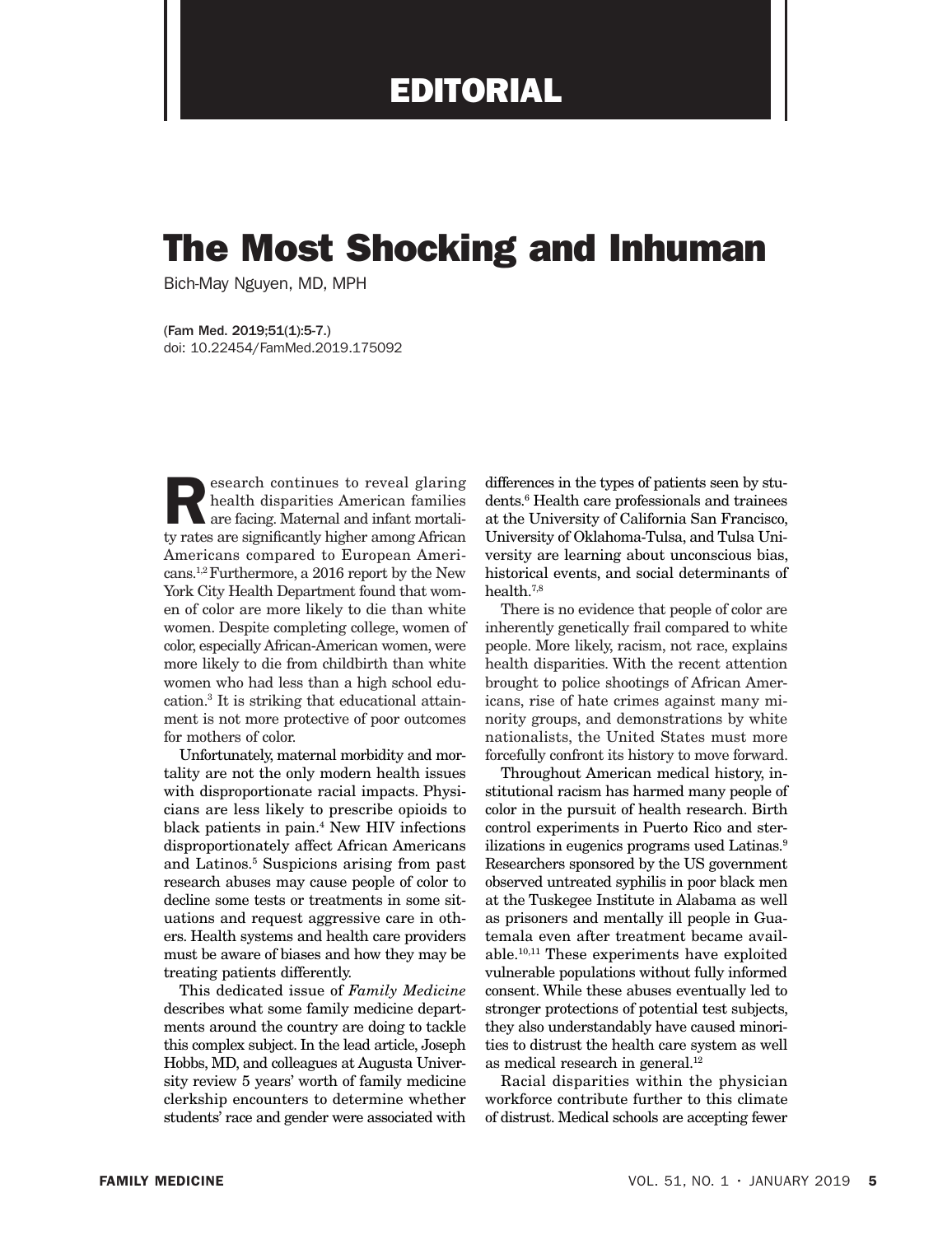African-American males now compared to the 1970s.13 Blacks, Latinos, and Native Americans are not only underrepresented among medical students, but also within medical school faculty.14,15 Yet, African-American and Latino patients prefer a physician who resembles them. They report greater satisfaction with their care when their physician is of their own race or ethnicity.16 While the United States is becoming more racially and ethnically diverse, the physician workforce is not keeping pace.

Other articles in this special issue address diversity recruitment initiatives and share personal reflections. Brief reports by Maria Wusu, MD, and colleagues at Boston University and Jessica Guh, MD, and colleagues at Swedish Cherry Hill in Seattle outline strategic plans to recruit more diverse faculty and residents.17,18 These programs are strengthening their missions to include physicians who reflect the patients for whom they provide care. Often, diversity initiatives can fall under the responsibility of underrepresented minority faculty within their programs. Two such faculty, Veneshia McKinney-Whitson, MD, and Winfred Frazier, MD, MPH, contributed narrative essays on how racism has affected their lives and work.<sup>19,20</sup>

Today, institutional and interpersonal racism continue to create and maintain health disparities by race and ethnicity. The founders of modern family medicine made caring for underserved populations an explicit goal.21 Because of their comprehensive training, family physicians are well prepared to serve a variety of settings, locations, and populations. Physicians have a professional obligation to address and advocate for health equity for their patients and communities.<sup>22</sup> The last few STFM national conferences have had well-attended sessions on issues of race and ethnicity, indicating a high level of interest within academic family medicine for effective models to teach these issues.

As the United States wrestles with how to respond to rising nationalism and our country's demographics move toward a majority-minority, we must dedicate our work in medicine to countering these forces through our teaching and patient care. Dr Martin Luther King, Jr stated, "Of all the forms of inequality, injustice in health care is the most shocking and

inhuman." We must create spaces that are more inclusive and recognize our unconscious biases. We need to commit to fighting injustice in health care and ensuring families can live well to the best of their ability. The real work to make this a reality will have to occur in every single medical practice and training program in the nation. Hopefully, the work detailed by the authors in this special issue will inspire readers to explore ways to better serve their own communities.

CORRESPONDENCE: Address correspondence to Bich-May Nguyen, MD, Physicians at Sugar Creek, 14023 Southwest Fwy, Sugar Land, TX 77478. 281-0325-4100. Bich-May.Nguyen@memorialhermann.org.

## References

- 1. Ely DM, Driscoll AK, Mathews TJ. Infant Mortality by Age at Death in the United States, 2016. NCHS Data Brief, no 326. Hyattsville, MD: National Center for Health Statistics; 2018. https://www.cdc.gov/nchs/products/databriefs/db326. htm. Accessed November 24, 2018.
- 2. Moaddab A, Dildy GA, Brown HL, et al. Health Care Disparity and State-Specific Pregnancy-Related Mortality in the United States, 2005–2014. Obstet Gynecol. 2016;128(4):869-875.
- 3. New York City Department of Health and Mental Hygiene. Severe Maternal Morbidity in New York City, 2008–2012. New York, NY. 2016. https://www1.nyc.gov/assets/doh/ downloads/pdf/data/maternal-morbidity-report-08-12.pdf. Accessed November 24, 2018.
- 4. Singhal A, Tien YY, Hsia RY. Racial-Ethnic Disparities in Opioid Prescriptions at Emergency Department Visits for Conditions Commonly Associated with Prescription Drug Abuse. PLoS One. 2016;11(8):e0159224.
- 5. Centers for Disease Control and Prevention. HIV Surveillance Report, 2017; vol. 29. http://www.cdc.gov/hiv/library/ reports/hiv-surveillance.html. Accessed November 24, 2018.
- 6. Hobbs J, Kriegel DL, Saucier A, Hodo DM, Looney SW. Student race and gender and patient encounters in a family medicine clerkship. Fam Med. 2019;51(1):14-21.
- 7. Wu D, Saint-Hilaire L, Pineda A, Hessler D, Saba G, Salazar R, Olayiwola JN. The efficacy of an antioppression curriculum for health professionals. Fam Med. 2019;51(1):22- 30.
- 8. Dennis SN, Gold RS, Wen FK. Learner reactions to activities exploring racism as a social determinant of health. Fam Med. 2019;51(1):41-47.
- 9. Mass B. Puerto Rico: A case study of population control. Lat Am Perspect. 1977;4(4):66-82.
- 10. Brandt AM. Racism and Research: The case of the Tuskegee Syphilis Study. Hastings Cent Rep. 1978;8(6):21-29.
- 11. US Department of Health and Human Services. Fact Sheet on the 1946-1948 U.S. Public Health Service Sexually Transmitted Diseases (STD) Inoculation Study. http://www. hhs.gov/1946inoculationstudy/factsheet.html. Accessed September 12, 2017.
- 12. Freimuth VS, Quinn SC, Thomas SB, Cole G, Zook E, Duncan T. African Americans' Views on Research and the Tuskegee Syphilis Study. Soc Sci Med. 2001;52(5):797-808.